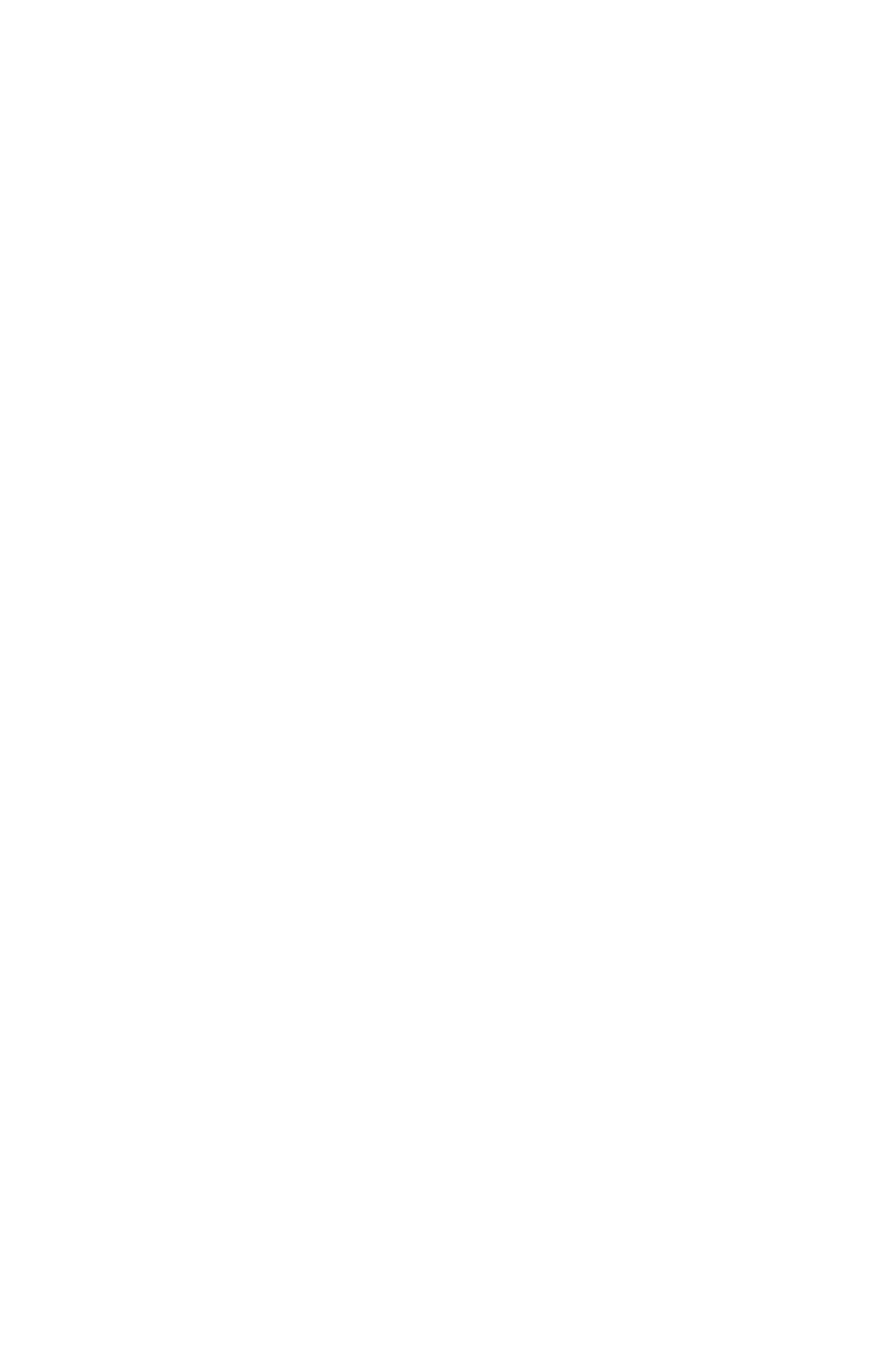### Grand Knight's Guide

**"God calls, and that's what we see in the vocation of the great leaders.In our tradition, a mission always starts with a calling." — Pope Francis,** *On Heaven and Earth***.**

As grand knight you have been elected to provide leadership to your council. Through your example of faith, charity and good judgment, you provide the model for your council members to follow. Through your leadership, set a tone that is open and engaging, and that will ensure your council's growth in charitable outreach and membership.

This guide is designed to help you be a successful leader. As grand knight, you need to:

- understand your duties and responsibilities
- engage your fellow officers
- form your membership into a team
- work with other councils on larger initiatives
- be the "go-to guys" for your parish pastors
- make charitable works the focus of your council
- invite all eligible Catholic men to join

Your best gauge of success as a grand knight is to ask "Is the council better now than when I took office?" If the answer is yes, then you've been successful.

#### **10 Keys to Success as a Grand Knight**

- 1. Earn the Star Council Award
- 2. Be the "go-to charitable organization" in your parish and community
- 3. Focus on offering membership and its benefits to all qualified Catholic men and on conducting frequent First Degrees
- 4. Promote our Order's top-rated insurance program
- 5. Set goals, evaluate performance, and plan for the future

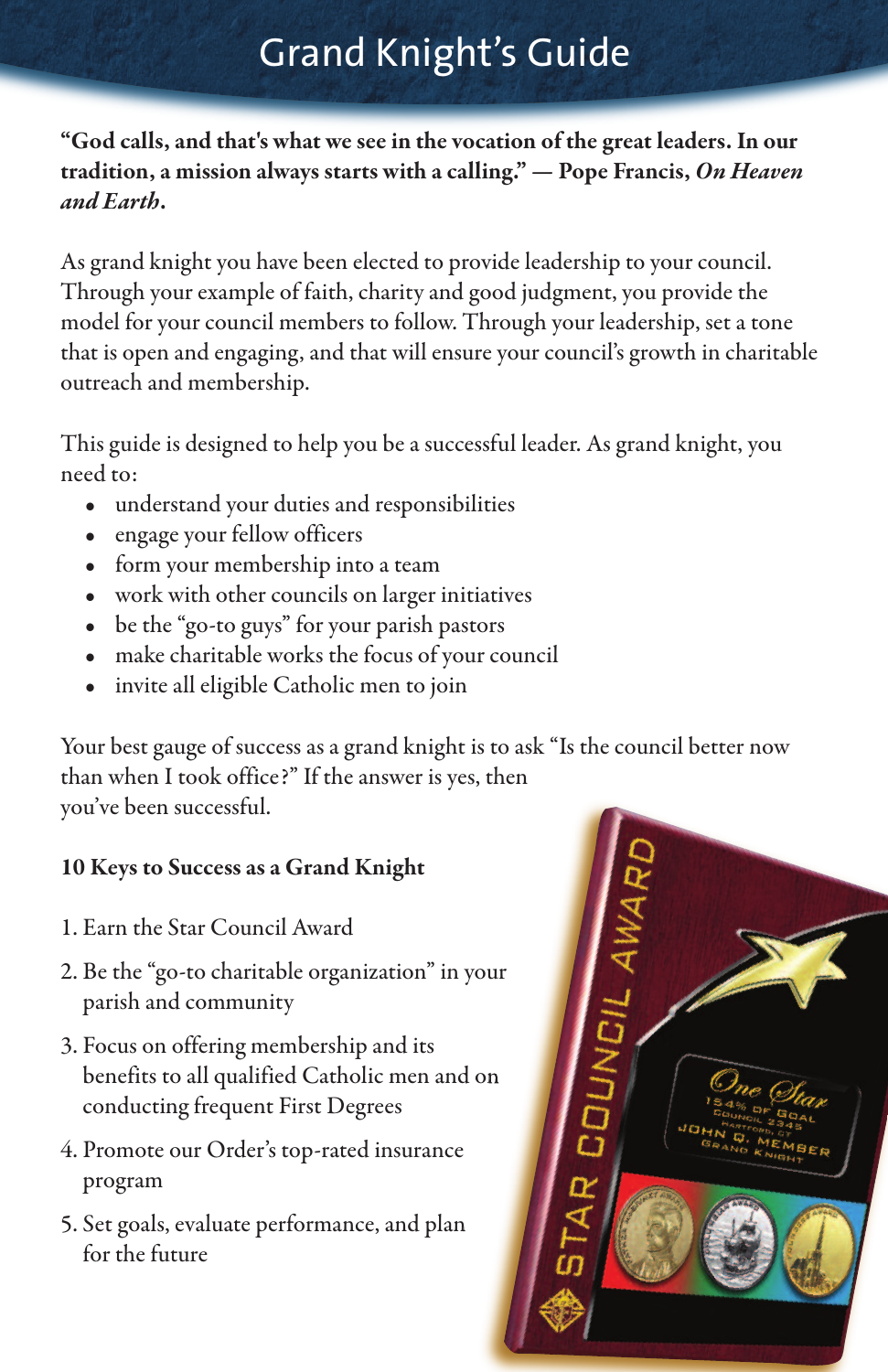6. Enlist the support of your pastor or chaplain and develop working relationships with organizations in the community to ensure membership growth and successful service projects



- 7. Share responsibilities
- 8. Use council and officer meetings to brainstorm and plan council projects
- 9. Generate an atmosphere where all members are welcome and valued
- 10. Communicate regularly with council members

#### **Earn the Star Council Award**

The Star Council Award recognizes those councils that conduct well-rounded service programs, while succeeding in membership recruitment and insurance growth. Thriving in these three areas means that your council, and your council's leadership, understand and are successful in meeting Father McGivney's vision for the Order. Seethe *Knights of Columbus Leadership Resources* (#5093) booklet for the requirements to earn the Star Council Award or visit kofc.org/star.

#### **Be the "go-to charitable organization" in your parish and community**

Bring your council to the forefront of your parish and community by volunteering the time and services of your council members when needed. By the same respect, once your council plans a service/charitable activity, invite the parish, family, friends and community to participate. When peoplesee and are a part of your council's good works, they will want to join your council.

#### **Focus on offering membership and its benefits to all qualified Catholic men and on conducting frequent First Degrees**

Membership growth is essential to the success of your council and our Order. With the addition of each new member, your council is better able to serve your parish, community and our Order. Also, when you offer a man membership in your council, you're giving him the opportunity to grow in his faith through service to God and his neighbor. Each member also gains access to our exclusive, top-rated insurance, providing protection for his family. For information on recruiting, visit kofc.org/drive.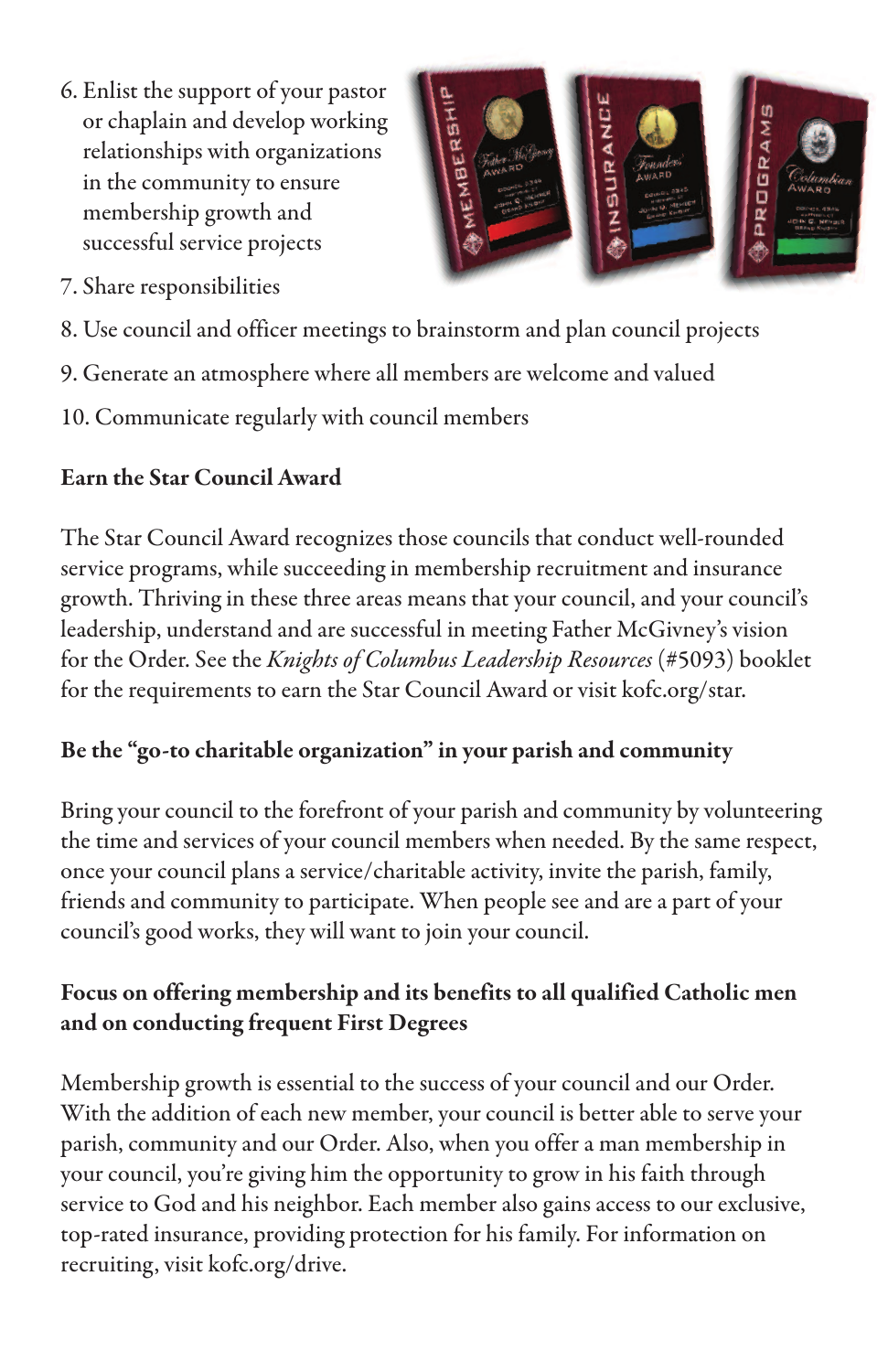#### **Promote our Order's top-rated insurance program**

Every member and his family has access to our Order's top-rated insurance program. Our fraternal insurance society is among the most highly rated in North America and stands ready to provide for the financial security of our members' families. To ensure that members know about this benefit:

- $\Box$  ask your general agent and field agent to speak at council meetings
- $\Box$  plan frequent fraternal benefits nights
- $\Box$  encourage your council members and their families to consider taking advantage of our insurance products
- $\Box$  use the information available at kofc.org/insurance to learn more about our insurance products

#### **Set goals, evaluate performance and plan for the future**

On a monthly basis, ask the questions: "Is the council better than it was previously? What can we do to help more people? What can we do better?" The answers to these questions will help move your council forward.

#### **Enlist the support of your pastor or chaplain and develop working relationships with organizations in the community to ensure membership growth and successful service projects**

As part of your council's recruitment strategy, enlist the aid of your chaplain or pastor in asking qualified men to join our Order. An invitation from a priest to become a Knight will carry a lot of weight and be hard to turn down. Ask your pastor, "What can we do to help?" Let him know the Knights are there for the parish. Also, work with other service organizations (i.e. Habitat for Humanity, Special Olympics, food pantries/soup kitchens,etc.), officials from Catholic schools and government leaders to help meet the needs of your parish and community.

#### **Share responsibilities**

You are not alone when it comes to running your council and conducting charitable and membership activities. Look at what needs to be done, consider the skills and interests of your fellow Knights, then ask them to take on some of the tasks. Once the delegation is done, follow up with each person on a regular basis to check on his progress and see if any assistance is needed. This will build camaraderie, show your trust in your fellow officers and chairmen and help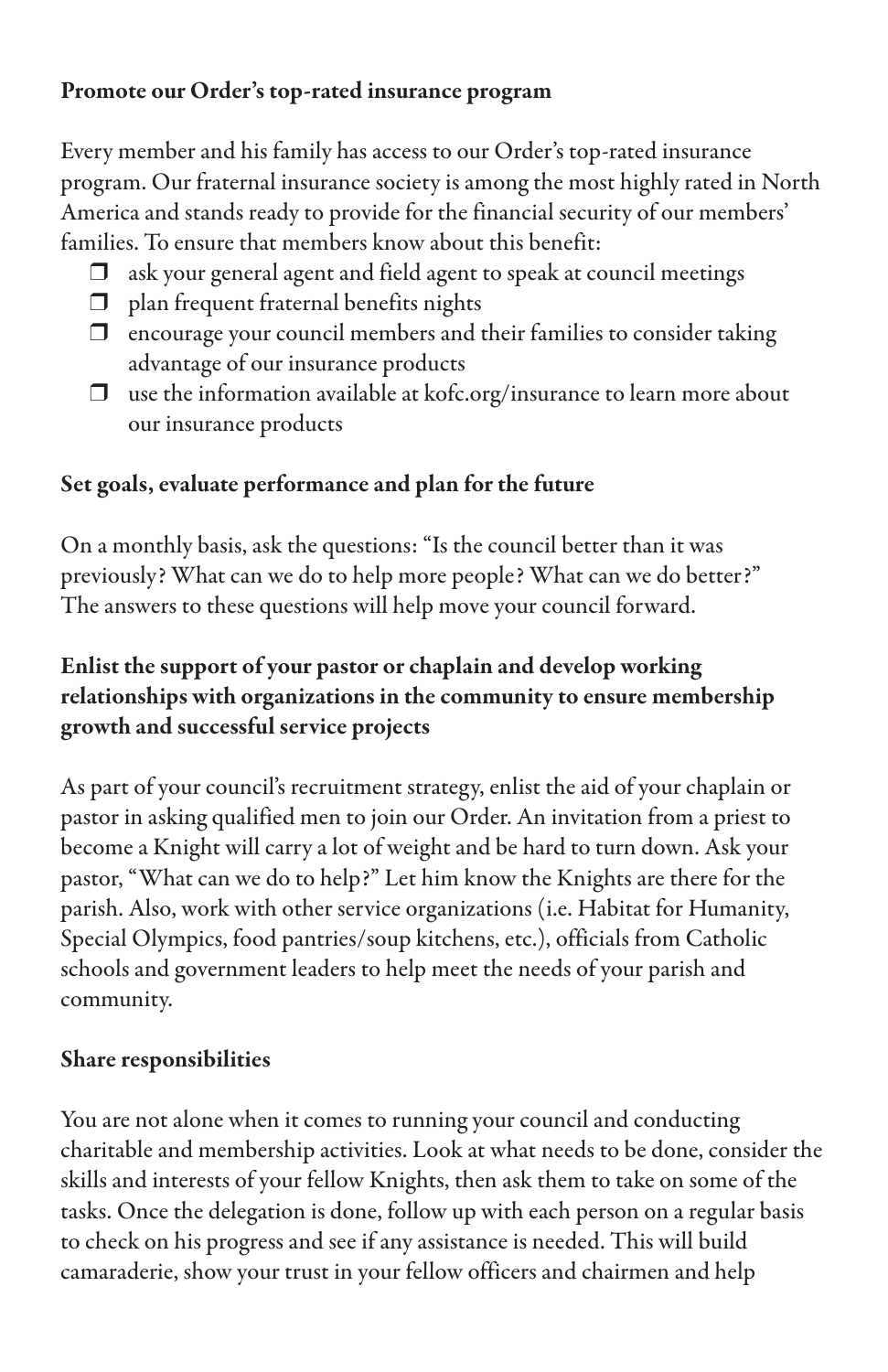engage your members in your council's projects. Also, this helps get members ready to take on leadership roles in your council.

#### **Use council and officer meetings to brainstorm and plan council projects**

Meetings need to be concise and productive, and they must serve a purpose. Schedule officer/program chair meetings (once a month or as needed) to brainstorm and set an agenda of items that need to be addressed by the membership and to start planning projects. At your regular council meetings, report on past projects, update your members on new initiatives and gather input to plan the next program. For moreinformation, see *The Method of Conducting Council Meetings* (#10318) and the *Knights of Columbus Protocol Handbook*  $(*1612).$ 

#### **Generate an atmosphere where all members are welcome and valued**

Build a team atmosphere among your members by helping them feel like their opinions and services are valued. Ask members for advice, seek out their hidden talents (web design, writing ability, sales experience, etc.), regularly consult with them and keep them informed of your council's initiatives. Always make it a point to first listen and evaluate, and then be ready to explain the reasons for final decisions. Also, keep your younger members interested and engaged so they are prepared to take leadership roles in your council.

#### **Communicate regularly with council members**

There are many tools available for communicating your council's news, initiatives and goals to your fellow Knights. Use or set up a council newsletter, email blasts or website. Conduct a member interest survey in your council to determine what type of programs and activities the majority of your members are interested in.

For more information on your role as grand knight and the operation of your council, please refer to the Officers' Desk Reference at kofc.org, the *Knights of Columbus Leadership Resources* (#5093) booklet and contact your district deputy.